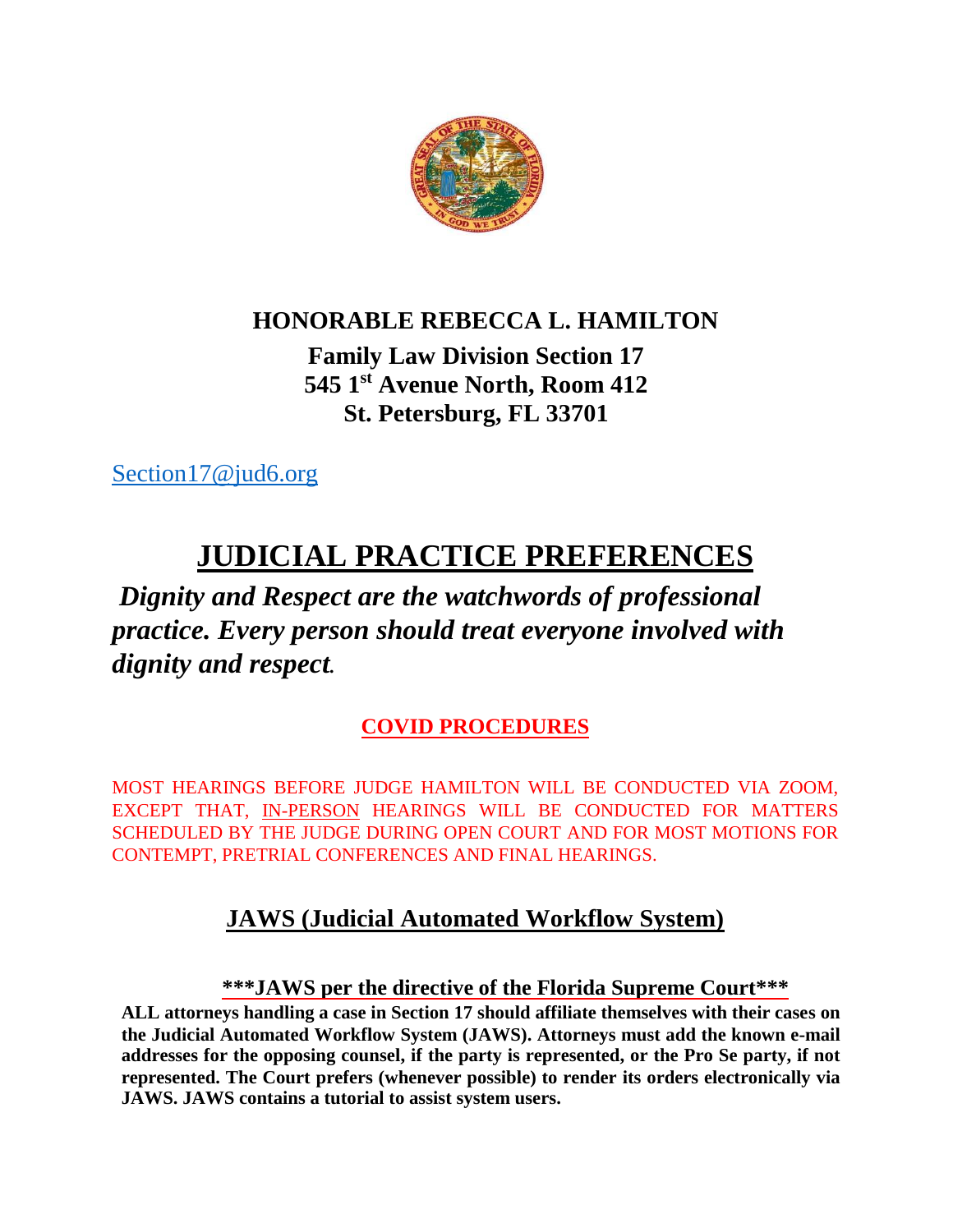**Please do not contact the Judicial Assistant for help with JAWS access or usage.**  <https://www.jud6.org/legalcommunity/JAWS/howto.html>

#### **IF YOU DO NOT HAVE A LAWYER: If you are self-represented, the following information may be helpful:**

The Clerk of Court has a Self Help Program for self-represented (pro se) litigants. Contact information is available at[:https://www.mypinellasclerk.org/Home/Family](https://www.mypinellasclerk.org/Home/Family)

The Clerk of Court has several self-help Videos available to watch at: <https://www.mypinellasclerk.org/Forms#660206-videos>

The Clerk of Court has several Family Law forms which are provided free of charge to the public to assist them with interactions with the Court. The forms are available for download or print at: <https://www.mypinellasclerk.org/Forms>

In addition, the Sixth Judicial Circuit has a number of Locally Approved Family Law Forms which may be found on the [www.jud6.org](http://www.jud6.org/) website under the tab "Representing Yourself in Court". <https://www.jud6.org/GeneralPublic/RepresentingYourselfInCourt.html>

Approved Family Law Forms can also be found at<https://www.flcourts.org/>

Helpful Contact numbers and addresses: Pinellas County Courthouse: Telephone: **(727) 464-5150** Address: 315 Court Street Clearwater, FL 33756 St. Petersburg Judicial Building: Telephone **(727) 582-7941** Address: 545 1st Avenue North St. Petersburg, FL 33701

Other legal services:

Lawyer referral services through the Clearwater Bar Association (727-461-4880) Gulfcoast Legal Services: (727) 443-0657) in Clearwater (727) 821-0726 in St. Petersburg Bar Area Legal Services: (800) 625-1757 Community Law Program: (727) 582-7480 St. Petersburg Bar Association: (727) 821-5450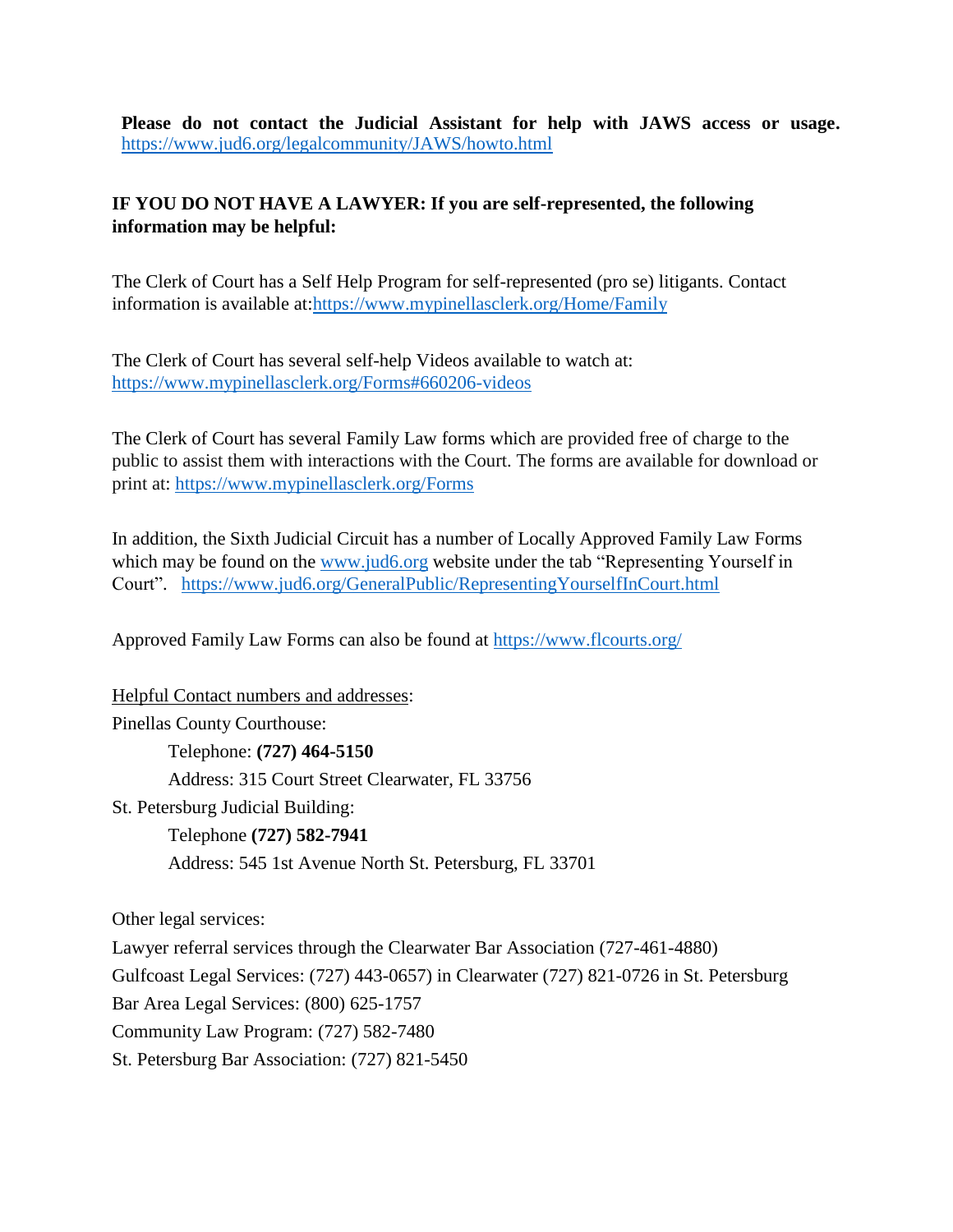#### **COMMUNICATION WITH THE COURT:**

**The Judicial Assistant CANNOT answer your legal questions, and will not explain your situation to the Judge. Your opportunity to speak to the Judge happens in Court only.** 

All communications can typically be handled by e-mail to our office at section  $17@$  jud6.org. **All** parties involved in a case must be copied on any correspondence or communication to the Court.

#### **DOCUMENTS TO BE CONSIDERED:**

**ALL DOCUMENTS TO BE CONSIDERED AT HEARING MUST BE RECEIVED BY THE JUDGE'S OFFICE VIA U.S. MAIL OR HAND-DELIVERY. THE DOCUMENTS SHOULD BE IN A BINDER, TABBED APPROPRIATELY, AND DELIVERED WITHIN A MINUMUM OF THREE (3) BUSINESS DAYS PRIOR TO THE SCHEDULED HEARING.** 

**DOCUMENTS THAT ARE HAND-DELIVERED TO THE COURTHOUSE MUST BE RECEIVED BY 9:00AM THREE (3) BUSINESS DAYS PRIOR TO THE SCHEDULED HEARING.** 

**DOCUMENTS RECEIVED AFTER THE SPECIFIED TIME ARE NOT GUARANTEED TO BE ACCEPTED BY THE COURT.**

**E-MAILING OF DOCUMENTS WILL NOT BE ACCEPTED, EXCEPT THAT PHOTOS AND VIDEOS MAY BE EMAILED OR SENT VIA DROP-BOX.**

**THE COURT WILL NOT TAKE JUDICIAL NOTICE OF EXHIBITS IN THE COURT FILE, ALL EXHIBITS MUST BE HANDLED IN ACCORDANCE WITH THE ABOVE INSTRUCTION.**

#### **SCHEDULING A HEARING:**

Section 17 utilizes the JAWS system for scheduling hearings. The available hearing dates and times are posted on JAWS. Hearings being scheduled that are fifteen (15) or thirty (30) minutes in duration may be directly requested via JAWS at: [https://jawspinellas.jud6.org/jaws\\_attorney/login.aspx](https://jawspinellas.jud6.org/jaws_attorney/login.aspx)

Please select the option entitled "**Section 17 – Hamilton**" to request your hearing date and time.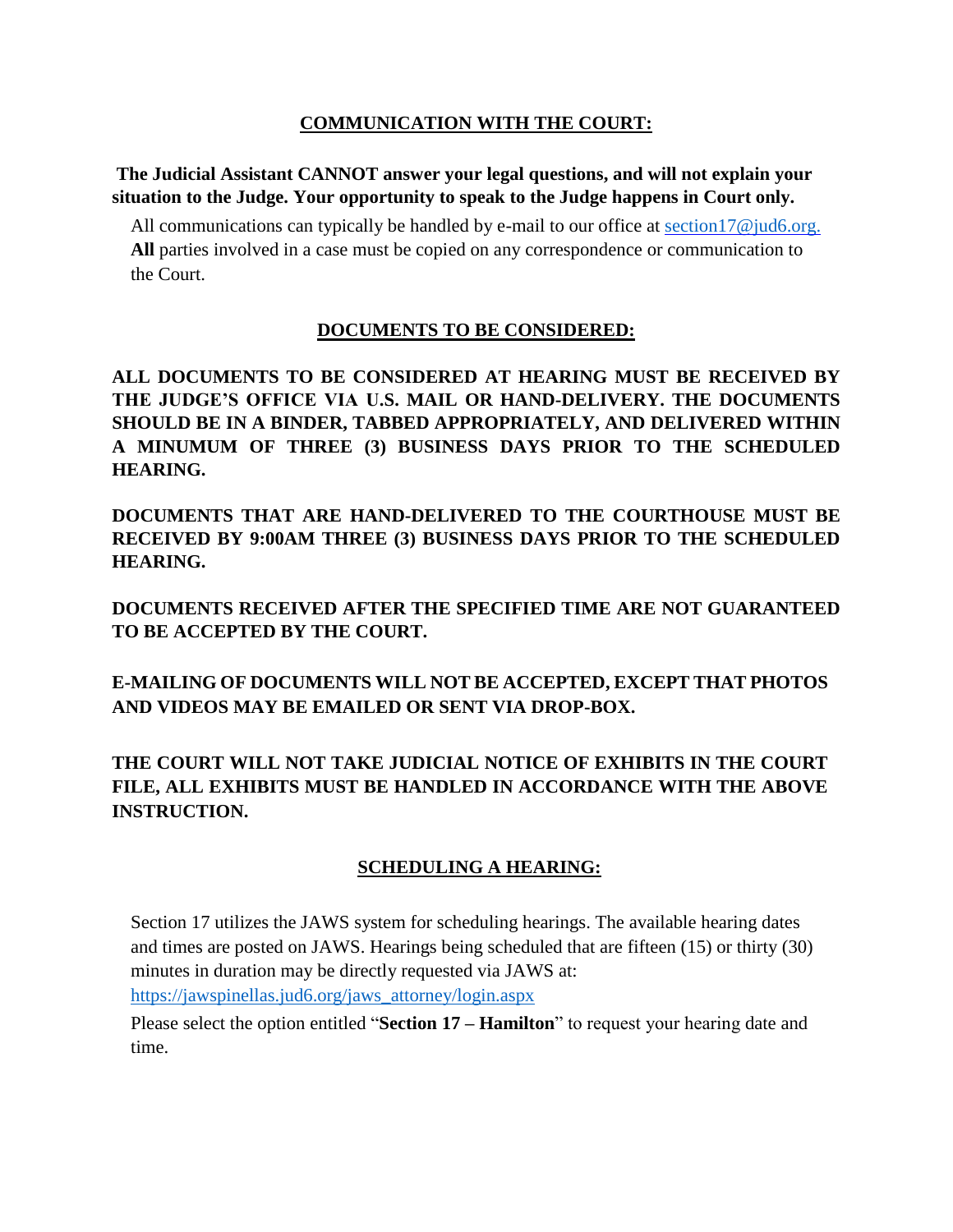#### **PLEASE DO NOT SEND OUT A NOTICE OF HEARING UNTIL YOU RECEIVE A SECOND CONFIRMATION FROM JAWS THAT THE DATE/TIME REQUESTED HAS BEEN SCHEDULED.**

Hearings more than thirty (30) minutes in duration cannot be directly scheduled on JAWS. The Judicial Assistant should be contacted to obtain a hearing date.

All hearings that are forty-five (45) minutes or more in duration require a short Case Management Conference with the Judge via Zoom or telephone, prior to obtaining a hearing date, for the purpose of discussing with the Judge the matters to be heard and to determine the appropriate amount of hearing time necessary. The CMC may be scheduled directly on JAWS.

Once a hearing has been scheduled, a courtesy copy of the Notice of Hearing and motion(s) should be sent to the Judicial Assistant via e-mail at section17 $\omega$  jud6.org.

Additions/Changes: A party seeking to change the matters previously scheduled to be heard, or to delete or add a matter/motion to the hearing, must obtain agreement from opposing counsel and/or the pro se party; otherwise, the hearing matters may not be changed and a separate hearing will need to be scheduled. If the parties are in agreement to the change, the Judicial Assistant must be notified by email that all parties are in agreement to the change and the party shall then file an Amended Notice of Hearing, specifying within the amended notice the nature of the amendment and that the parties are in agreement with the specified change.

Uncontested Final Hearings: Cases that have been fully resolved, or matters that are uncontested by any party and to which a written stipulation has been filed, may be scheduled for 15 minutes on the Friday morning calendar, which is reserved solely for uncontested matters. These hearings may be scheduled on JAWS. If a matter comes before the court on the Friday morning calendar and there remains any unresolved issues or required documents have not been filed, it will not be heard and a new hearing will be scheduled.

Case Management Conferences: All case management conferences must be set for thirty (30) minutes and may be scheduled on JAWS.

#### **CANCELING A HEARING:**

To cancel a hearing without permission of the Court:

All parties must be in agreement to cancel **and** one of the following documents must be filed:

- a signed stipulation agreeing to cancel/continue the hearing; or
- a signed stipulation that the matter has been resolved; or
- a notice that the motion has been withdrawn.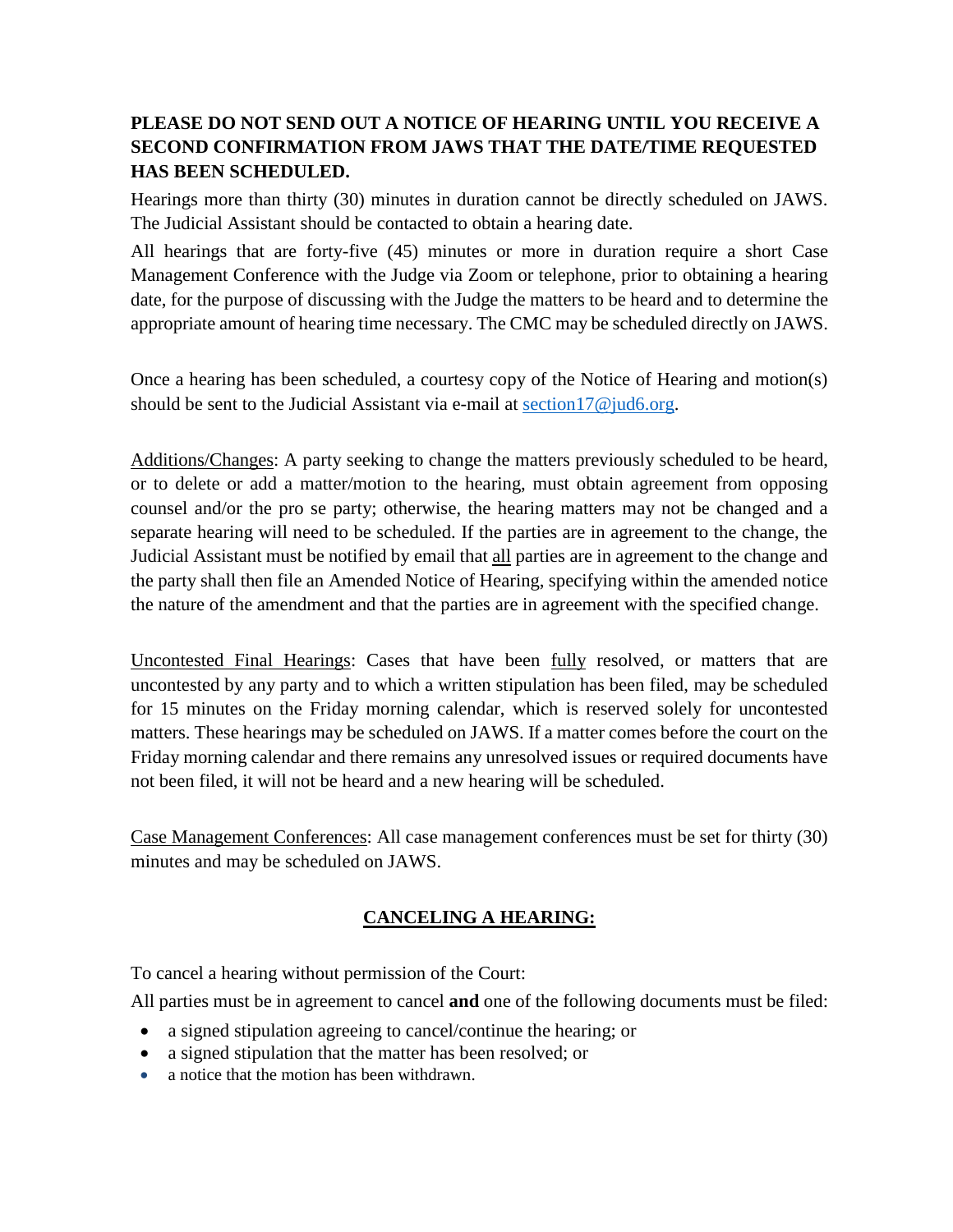Accordingly, a hearing cannot be unilaterally canceled and the hearing shall go forward unless/until the parties have complied with the above.

If the parties have agreed to cancel the hearing after complying with the above, the Notice of Cancelation must be filed and a courtesy copy of the Notice provided to the JA.

If all parties are not in agreement to cancel the hearing, then the hearing shall proceed, as scheduled, and the matter of the cancelation will be heard at the start of the scheduled hearing.

#### **MOTIONS:**

Motions must be e-filed with the Clerk of the Court and a copy provided to opposing counsel/self-represented party prior to scheduling a hearing. Motions requiring a hearing time of forty-five (45) minutes or more require a short case management conference or telephone conference with the Judge. After the case management conference, you may contact the Judicial Assistant at [section17@jud6.org](mailto:section17@jud6.org) to obtain available dates/times. Several options for dates/times will be provided to aid in coordinating an agreed-upon hearing date.

Hearing times are not reserved and the calendar fills quickly. Once the Judicial Assistant is notified by counsel/self-represented party of the agreed-upon date/time, the hearing will be scheduled. Please do not file a Notice of Hearing until you receive confirmation from the JA that the hearing is scheduled.

#### **CROSS-NOTICING/ PIGGYBACKING:**

Cross-Noticing a motion upon another party's hearing time is STRICTLY PROHIBITED. If you cross-notice, your motion will not be heard, unless agreed to by the Court and opposing party and time permits. Additional time will not be permitted to address a crossnoticed/piggybacked motion during a previously scheduled hearing time block and the crossnoticed/piggybacked motion will be required to be set for a separate hearing.

#### **NOTICES OF HEARINGS:**

When a hearing has been confirmed, a written notice of hearing must be sent to opposing party and filed with the Court. \*For Self-Represented Litigants, see bottom of this document for an example of a Notice of Hearing. All notices of hearing should include a statement indicating the date, time and method of how each party (regardless of if represented by counsel or self-represented) agreed to the scheduling of the hearing and should certify the date and method of service made upon all parties, in accordance with Rule 2.516, Fla. R.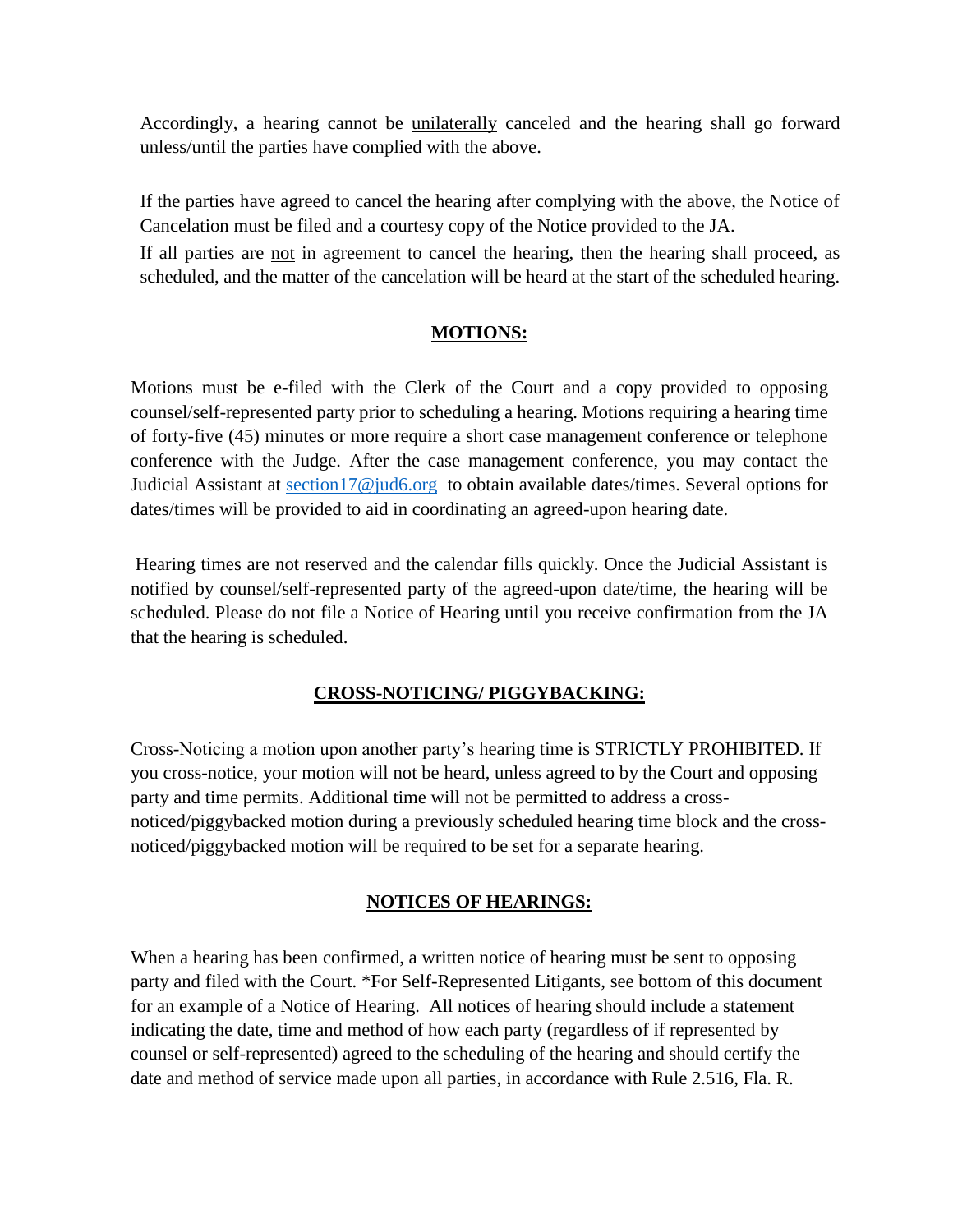#### Jud. Admin. **ALL NOTICE OF HEARINGS ARE TO INCLUDE THE EXACT NAME OF THE MOTION(S) AND THE DATE THE MOTION(S) WERE FILED.**

#### **EMERGENCY/EXPEDITED MOTIONS:**

All Emergency or Expedited Motions must be filed with the Clerk of Court prior to the Court determining emergency or expedited status. **PLEASE NOTE** that the Court does not receive motions through the Portal. You must notify the Judicial Assistant via e-mail at [section17@jud6.org](mailto:section17@jud6.org) that an emergency and/or expedited motion has been filed. The Court will review the motion to determine the appropriate course of action and will notify the attorney/party who filed the motion.

#### **MOTIONS ON TEMPORARY ISSUES:**

See Administrative Order 2011-006 PA/PI CIR. All temporary motions must be mediated prior to a hearing being held. Once a party has a mediation date, a hearing time can be reserved for soon after the mediation date. Emergency Motions for temporary relief may be an exception, so you need to e-mail the Judicial Assistant in this regard via [section17@jud6.org.](mailto:section17@jud6.org)

#### **SETTING PRE-TRIALS and NON-JURY TRIALS:**

Pre-trial Conferences and Non-Jury Trial requests will be set after a Case Management Conference with the Judge. When scheduling this, indicate that you are scheduling this CMC hearing in order to schedule Pre-trial and/or Trial time. Judge Hamilton schedules all her Pre-trial and Trial time. The Court will enter an Order Setting Pre-Trial Conference which requires the parties to draft and file an appropriate Pre-Trial Memorandum – including exhibits such as a proposed Equitable Distribution Worksheet, Proposed Parenting Plan, Proposed Child Support Guidelines, Witness List, Exhibit List, and other documents - in advance of the Pre-Trial Conference.

#### **ADOPTION HEARINGS:**

Adoption files are reviewed by the Court's Staff Attorney. Before a hearing can be scheduled, the Staff Attorney reviews the file and only after the Staff Attorney indicates that the matter is ready for a Final Hearing, can the Judicial Assistant schedule it. If you would like a Final Hearing, and you have not heard from the Staff Attorney, contact the Judicial Assistant who will check with the Staff Attorney, and if everything is in order, will contact your office to schedule the same.